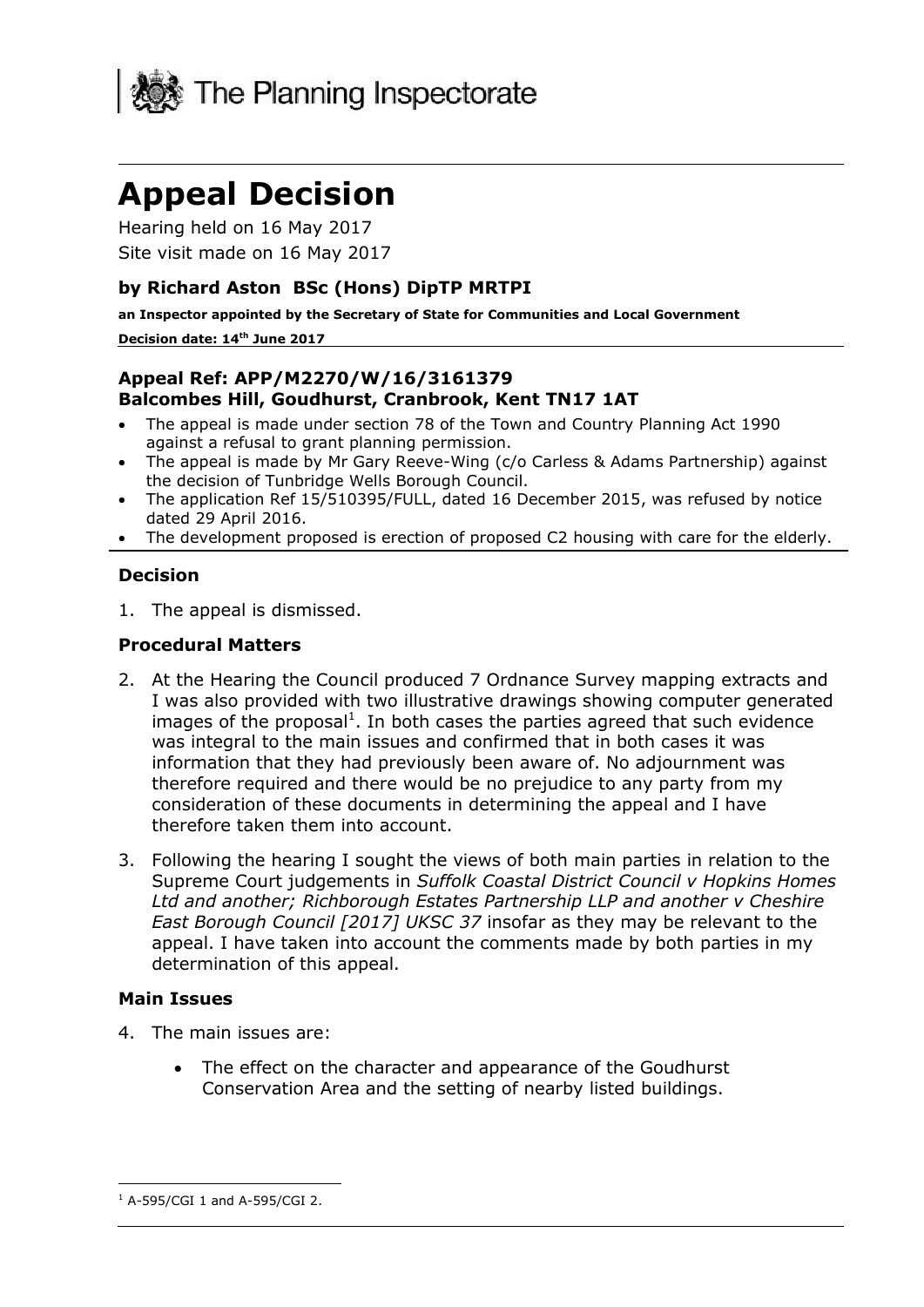- The effect on the character and appearance of the High Weald Area of Outstanding Natural Beauty, including effects on existing trees and landscaping.
- The effect of the proposal on the living conditions of the occupiers of Fairmead, Laurels and future occupiers of the proposal, with particular regard to privacy.
- Whether or not the proposal falls within Use Class C2 or C3 and the implications of that for the provision of affordable housing.
- The effect of the proposal on highway safety, with particular regard to visibility and pedestrian access.

## **Reasons**

## *Heritage Assets*

- 5. The appeal site is an undeveloped parcel of open scrubland located outside of the Limits to Build Development ('LBD') of Goudhurst, within the High Weald Area of Outstanding Natural Beauty ('AONB') and the Goudhurst Conservation Area ('GCA'). The site slopes down towards Tiddymotts Lane, a narrow rural lane that contains a row of small, 2 storey former rural workers cottages and a detached residential bungalow. The lane is set down the slope and on lower land than the appeal site.
- 6. The starting point for dealing with such matters is the Planning (Listed Buildings and Conservation Areas) Act 1990. Section 72(1) of the Act sets out that in the exercise of planning functions, with respect to any buildings or other land in a conservation area, special attention shall be paid to the desirability of preserving or enhancing the character or appearance of that area. Paragraph 132 of the National Planning Policy Framework ('the Framework') makes it clear that when considering the impact of a proposed development on the significance of a designated heritage asset great weight should be given to the asset's conservation.
- 7. The Goudhurst and Kilndown Conservation Area Appraisal 2006 ('GKCAA') identifies that the significance of the GCA lies partly in its hill top location which gives a sense, in distant views, of a compact and singular settlement. There is a variety of plot patterns and sizes, with the compact village centre juxtaposed with the village pond and open areas of rural and amenity space which provide a contrast to the built form and helps merge the village into the rural and wooded landscape that surrounds it.
- 8. In architectural terms, there is a clear hierarchy with the style and density of buildings providing clear differentiation between the historical centre and peripheral residential areas which slope away from the historic core and are of a lower density. The rich and varied historical core contains  $15<sup>th</sup>$  to 19th century buildings set within an intricate pattern of roads, paths, alleyways and built form centred on St Mary's Church. The prevailing palette of materials consists of clay tiles, on both roofs and elevations, red brick, render, glazed brick ends and timber framing. Buildings have decorative windows, doors and openings and there is a variety of roof profiles and pitches that overlap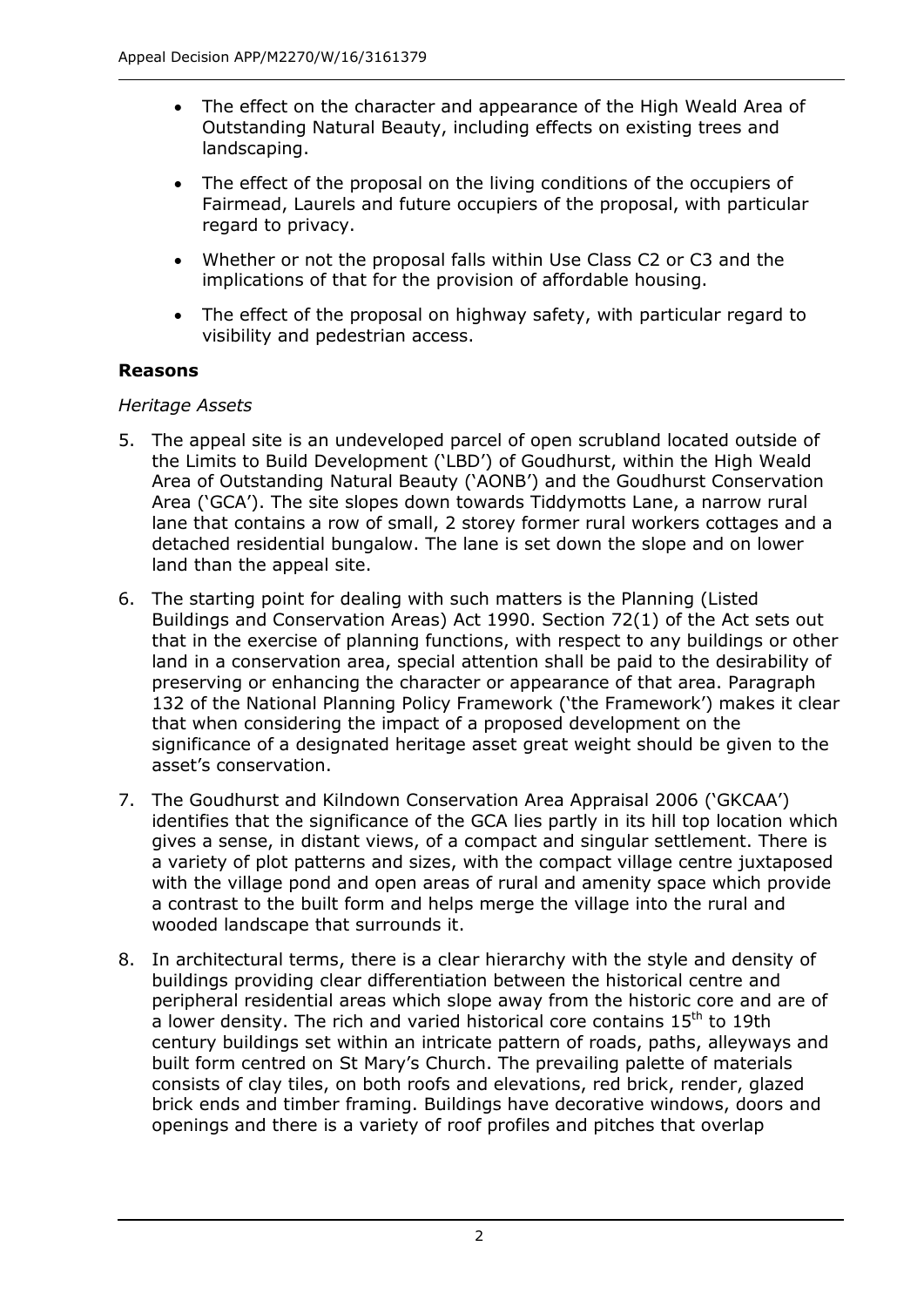resulting in a '*picturesque jumble of red tile slopes that is a principal characteristic of the area'*<sup>2</sup> .

- 9. The appeal site forms one such open space that provides a transition between the rural areas to the south and the historic core of the GCA to the north. Despite the tight urban grain that exists in the core and on the opposite side of Balcombes Hill, the appeal site is a good example of how this grain is interspersed with open spaces and gardens and set within mature landscaping.
- 10. It was clear from my site visit that it provides important visual and spatial relief and forms an integral part of the character and appearance of the area, positively contributing to the significance of the GCA. Furthermore, the significant mature landscaping along the western and southern boundaries of the site, in combination with the topography, provide a dramatic approach into the village and the site is an important and integral part of this open, green and landscaped approach to the village.
- 11. The buildings would sit below the tree line and the height of the Old Parsonage to the north. Despite this the overall scale, form and height of the proposed apartment block, in such close proximity to the boundary with Balcombes Hill would be conspicuous, particularly so when the deciduous planting along the boundary would not be in leaf for a large part of the year.
- 12. Although some new landscaping is proposed, the buildings would also be sited uncharacteristically close together which would unquestionably change the character and appearance of the site, appearing essentially suburban in style. Furthermore, sub-divided into small plots and with large amounts of hard elements such as the buildings, hard surface parking areas and roads, set around the periphery of the site, it would present a much harder edge to Balcombes Hill and Tiddymotts Lane. It would set itself apart from adjoining development and would not integrate well with it, appearing as an unduly dominant and overly prominent addition to the streetscene on this important approach.
- 13. The proposal would also result in an extension of the village onto a site which has historically been free from significant development. Whilst I accept that change is not necessarily harmful, the proposal would detract from the historic layout and pattern of development of the village. Furthermore, it would substantially diminish the perception of spaciousness and openness of the appeal site and consequently, its contribution to the significance of the GCA.
- 14. I also note that the GKCAA identifies more modern development on the opposite side of Balcombes Hill as detracting from its setting and to my mind, the proposal would introduce a similar form of modern development that would appear in harmful contrast to the more historic built form towards the village centre and on Tiddymotts Lane.
- 15. In terms of the appearance of the building I am satisfied that appropriate materials could be secured and that those proposed reflect, to a degree, the prevailing palette of materials within the GCA. However, I also share the Council's concerns that the large expanse of flat roof area on the buildings, the large projecting balcony features, porches and fenestration would be uncharacteristic and not entirely in keeping with the prevailing vernacular.

<sup>-</sup><sup>2</sup> Goudhurst and Kilndown Conservation Area Appraisal 2006.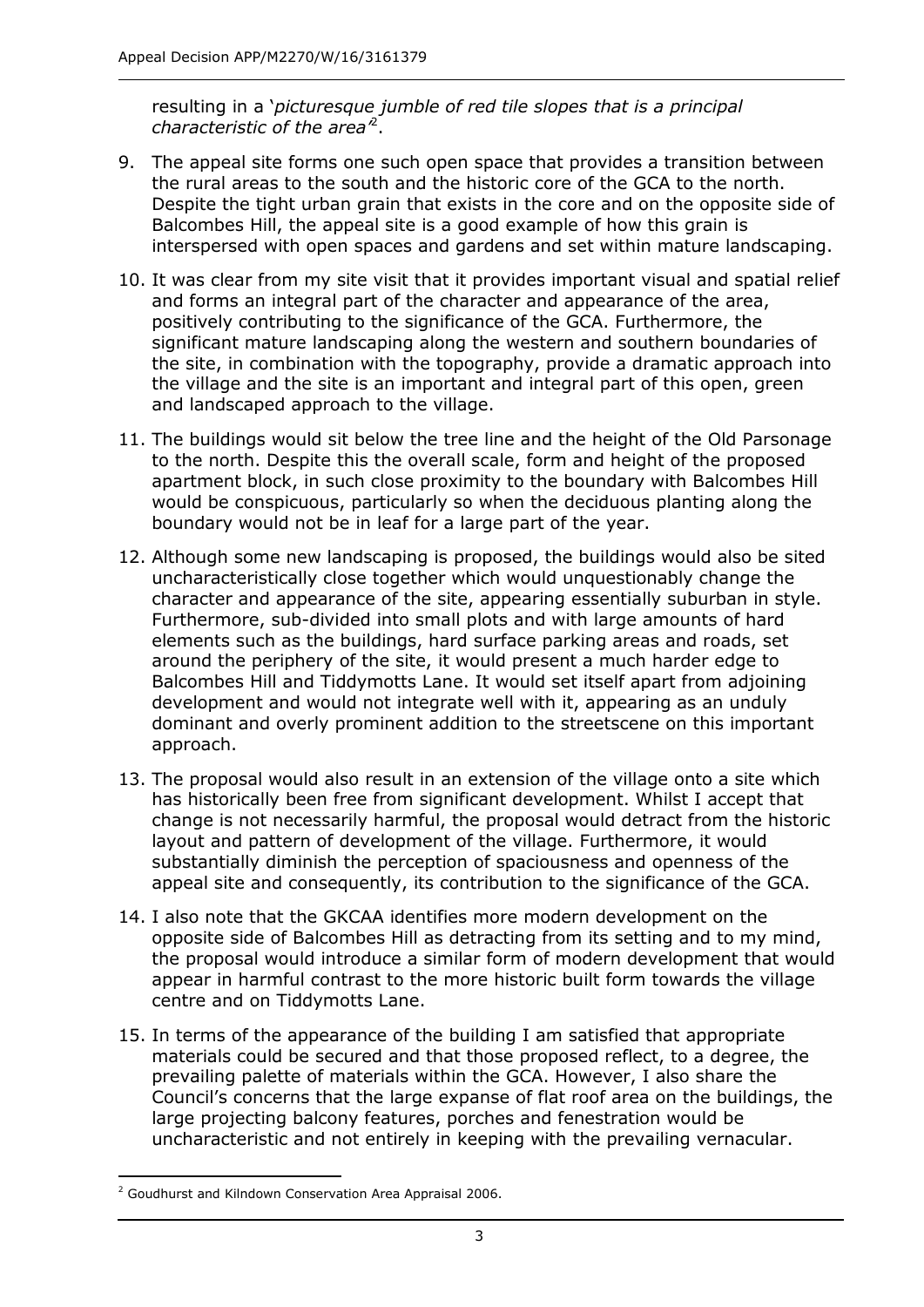- 16. Although the appellant contends the roof form of the apartment block would not be evident from ground level, the requirement for development proposals to preserve or enhance the character or appearance of the GCA applies with equal force whether or not the proposal, or part of it, is prominent or in public view. To my mind, the fact that a traditional roof form has been indicated as being inappropriate because of the resultant height<sup>3</sup> signifies that the design of the proposal is not an entirely appropriate design response to this sensitive location.
- 17. For these reasons, the proposal would fail to preserve or enhance the character and appearance of the GCA. It would conflict with Policies 4, 5 and 14 of the Tunbridge Wells Core Strategy 2010 ('CS') and Policies EN1, EN5 and EN25 of the Tunbridge Wells Borough Local Plan 2006 ('LP'). Amongst other things, these require the locally distinctive sense of place, character and the Borough's heritage assets to be conserved and enhanced, including the preservation a and enhancement of spaces, pattern of existing development, landscape setting and vegetation within conservation areas.
- 18. In the context of the Framework both parties agree that the harm would be less than substantial. I agree with this assessment and in accordance with Paragraph 134 of the Framework the weighing of public benefits against this harm is a matter to which I return to below.
- 19. At the Hearing the Council and interested parties also contended that the proposal would also harm the setting of listed buildings within the GCA, namely St. Mary's Church, a Grade I listed building but also Spieways and The Star and Eagle Hotel. Although not forming part of the Council's reason for refusal, I have a statutory duty to have special regard to the desirability of preserving the building or its setting in accordance with Section 66(1) of the Planning (Listed Buildings and Conservation Areas) Act 1990.
- 20. The Framework states that the setting of a heritage asset is the surroundings in which it is experienced and that this can be more extensive than its curtilage. Heritage assets are clearly influenced by the comprehension of external factors and development within their setting, the extent of which is not fixed and can evolve over time.
- 21. At the site visit I was able to view the appeal site and its surroundings from the top of the church tower and from Back Lane which provides a physical boundary with the core of the village and gives access to a number of listed buildings that front onto High Street. The rooftops of the proposal would be glimpsed from the top of the church tower and fleetingly, from parts of back Lane but they would be viewed in the context of other rooftops within the village core and beyond Balcombes Hill.
- 22. Overall, there would be a very minimal perception of the proposal when viewed from these buildings and their curtilages. This lack of prominence and presence of landscaping to the northern and eastern boundaries would result in no harm to the significance of the aforementioned buildings as a designated heritage asset, in terms of their setting. In this respect, there would be no conflict with the relevant policies of the CS, the LP of the Framework insofar as the setting of listed buildings and the preservation of such heritage assets is concerned.

-

<sup>&</sup>lt;sup>3</sup> 6.1.10 of Strut and Parker Statement.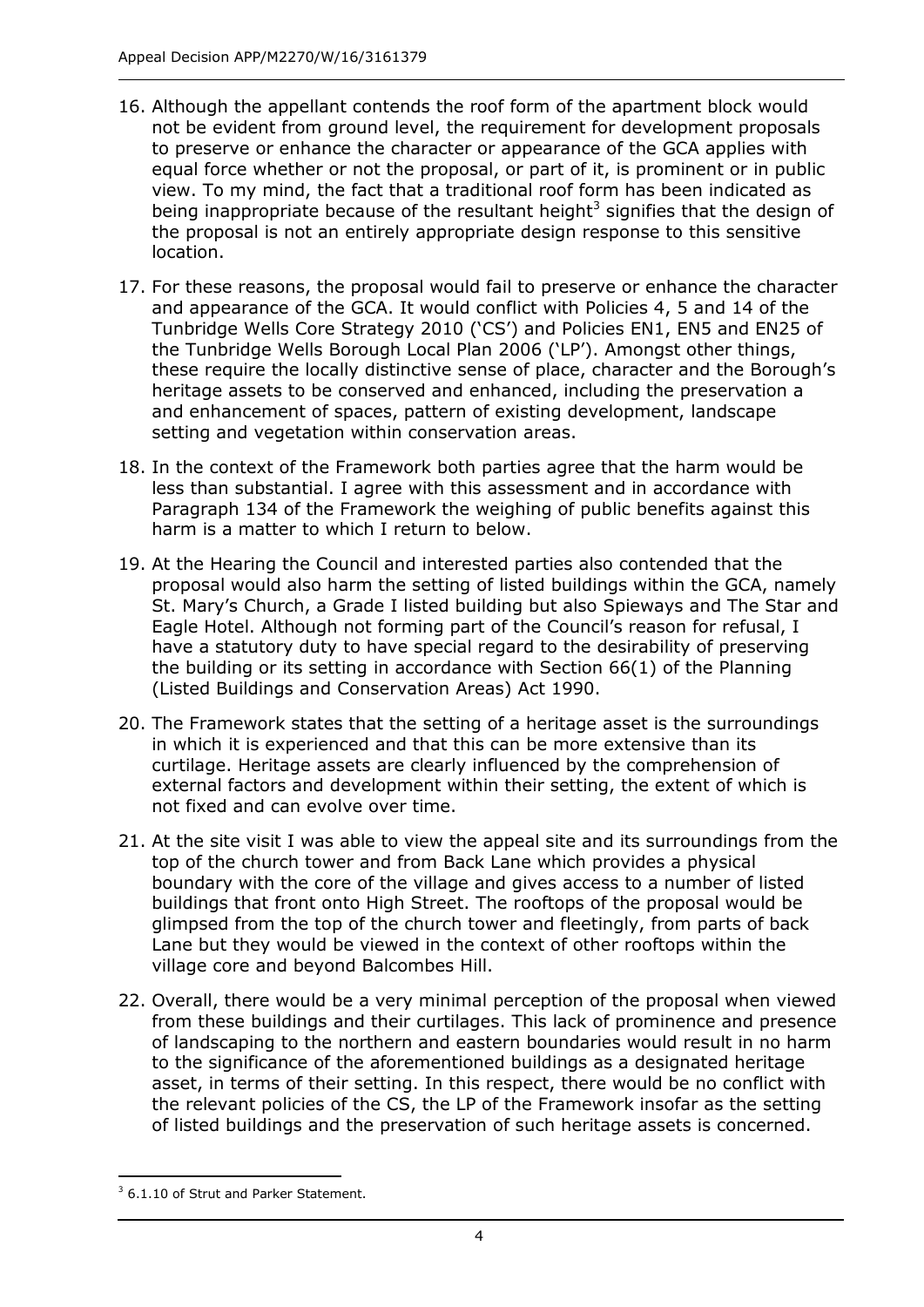#### *Area of Outstanding Natural Beauty*

- 23. The surrounding rural area is typified by intricate patchworks of fields and hedgerows with wooded streams and lanes scattered with farm buildings and large country houses, including oast houses and ancient timber-framed Wealden hall houses. The visual prominence of Goudhurst and its dramatic hill top location makes it a particularly important landscape of the High Weald and the appeal site is an integral part of the open and wooded countryside setting that also contains areas of semi-improved grassland.
- 24. There are also a significant number of protected mature trees along its boundaries that are visible in short and longer views from Bedgebury Road. I found that in combination with the undeveloped nature of the site it has a strong connection to the open countryside and a rural character and appearance that positively contributes to the AONB.
- 25. This is also consistent with the GKCAA which notes that the '*landscape in this area is generally one of undulating ridges and gentle valleys, lying between the North and South Downs'*. Paragraph 1.19 goes on to say that the wider landscape setting is important to the character of both Goudhurst and Kilndown Conservation Areas, '*Goudhurst's visual prominence makes it a particularly important part of the landscape of the High Weald in this area*'.
- 26. At the local level, the Council's Landscape Character Assessment 2011 ('LCA') identifies the character type as 'Fruit Belt' and the appeal site forms part of the 'Goudhurst Fruit Belt'. This details the area as being '*intensively managed and intricate rural landscape of orchard, hop gardens and fields which are highly visible in views over undulating slopes of this high ridge, which climbs up from the Teise Valley'*.
- 27. Although the Council referred me to a revised version of the LCA, it is clear that this has not been adopted by the Council and I therefore attach limited weight to it. Nevertheless, insofar as the extract that was provided with is concerned, it does demonstrate a continuing concern regarding Goudhurst's special and unique relationship with the topography of the High weald.
- 28. I have also been provided with a Landscape and Visual Impact Appraisal<sup>4</sup> ('LVIA'). At the Hearing and prior to the determination of the application, the Council's Landscape and Biodiversity Officer raised a number of concerns relating to the robustness and coverage of the LVIA. In particular that an outdated AONB Management Plan<sup>5</sup> had been cited and that there is no consideration of the objectives of it. Furthermore, that there is a lack of any detailed consideration of the GKCAA, paragraphs 115 and 116 of the Framework and that the methodology and conclusions are unclear.
- 29. I share the Council's concerns in relation to the LVIA which I found somewhat confusing in terms of its categorisation of the effects of the proposal in landscape and visual terms. It also appears to omit important visual receptors such as the High Weald Landscape Trail and contains limited explanation of the methodology and scales used, for example, in not explaining the difference between a 'low effect' and an 'effect'.

j <sup>4</sup> Hilary Martin Integrated Design, December 2015.

 $5$  2<sup>nd</sup> Ed as opposed to 3<sup>rd</sup> Ed, March 2014 for period 2015-2019.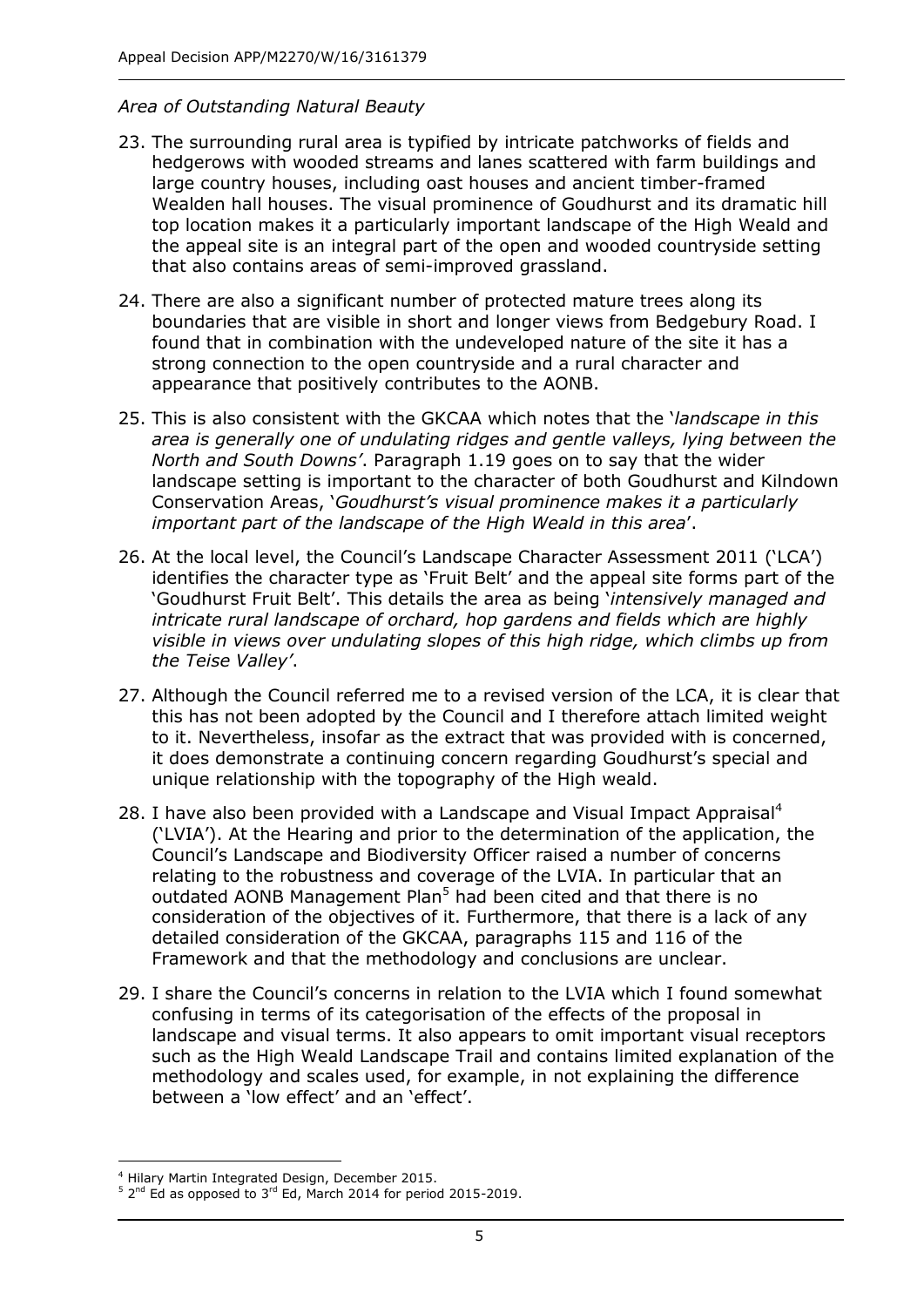- 30. Nonetheless and despite the retention of a number of existing mature trees the encroachment of such an amount of development would, by reason of its elevated position and prominence, be at odds with the designated area's generally open and undeveloped character around this peripheral area of the settlement. Although the appellant contends that there is a natural boundary, the 'squaring off' of the village in such an artificial manner would detract from the organic evolution and qualities of the landscape character of this part of the AONB.
- 31. In visual terms, although the site is screened by vegetation this would not be the case all year round and whilst this would limit the presence of development from viewpoints further afield, in short terms views surrounding the appeal site there would be significant changes. Whilst additional planting is proposed this would take a substantial amount of time to grow and views would be filtered through the planting opposed to it providing a screen, in particular along the boundaries with Balcombes Hill and Tiddymotts Lane.
- 32. In the context of such a designated landscape, which is afforded the highest status of protection I find that the visual impacts would be harmful to the appreciation of this nationally and locally valued landscape in both short and to a much lesser degree, longer views.
- 33. I am mindful that the topography would limit some views as would the significant boundary landscaping. However, the Council also objects to the effect of the development upon unprotected trees surrounding the proposed buildings, particularly in terms of a post development pressure to fell or prune and the consequent effect upon the character and appearance of the area. The Council framed its second reason for refusal accordingly. The Council's concerns were expressed not only in terms that relate to the trees and the influence that they have upon the character and appearance of the locality but also in terms of the future living conditions of the residents of the houses proposed from shading.
- 34. I am conscious that any such request for tree works would require the formal consideration and consent of the Council and in such circumstances the Council would be required to assess the amenity value of the trees against the justification of the proposed works, whether felling or pruning.
- 35. Be that as it may, it was evident from my visit that the apartment block would be sited very close to the trees, encroaching under the canopies. In my experience this means that it would be highly likely that pressures for significant works to the trees would arise from future occupiers. I consider that it would be difficult for the Council to reasonably resist these works given the extent of the curtailment of the light that the trees would likely create.
- 36. I am mindful there would also be pressure due to other nuisance associated with the proximity of the trees to the apartment block, including falling debris. To my mind, any such works or removal would further diminish the visual contribution of the trees to the character and appearance of the area and increase the visibility of built form.
- 37. As a result there is a substantial risk and likelihood of further harmful change in the character and appearance of the site and area and how the natural beauty and nature of this part of the landscape is perceived. The LVIA also acknowledges that appropriateness of development depends on an '*acceptance*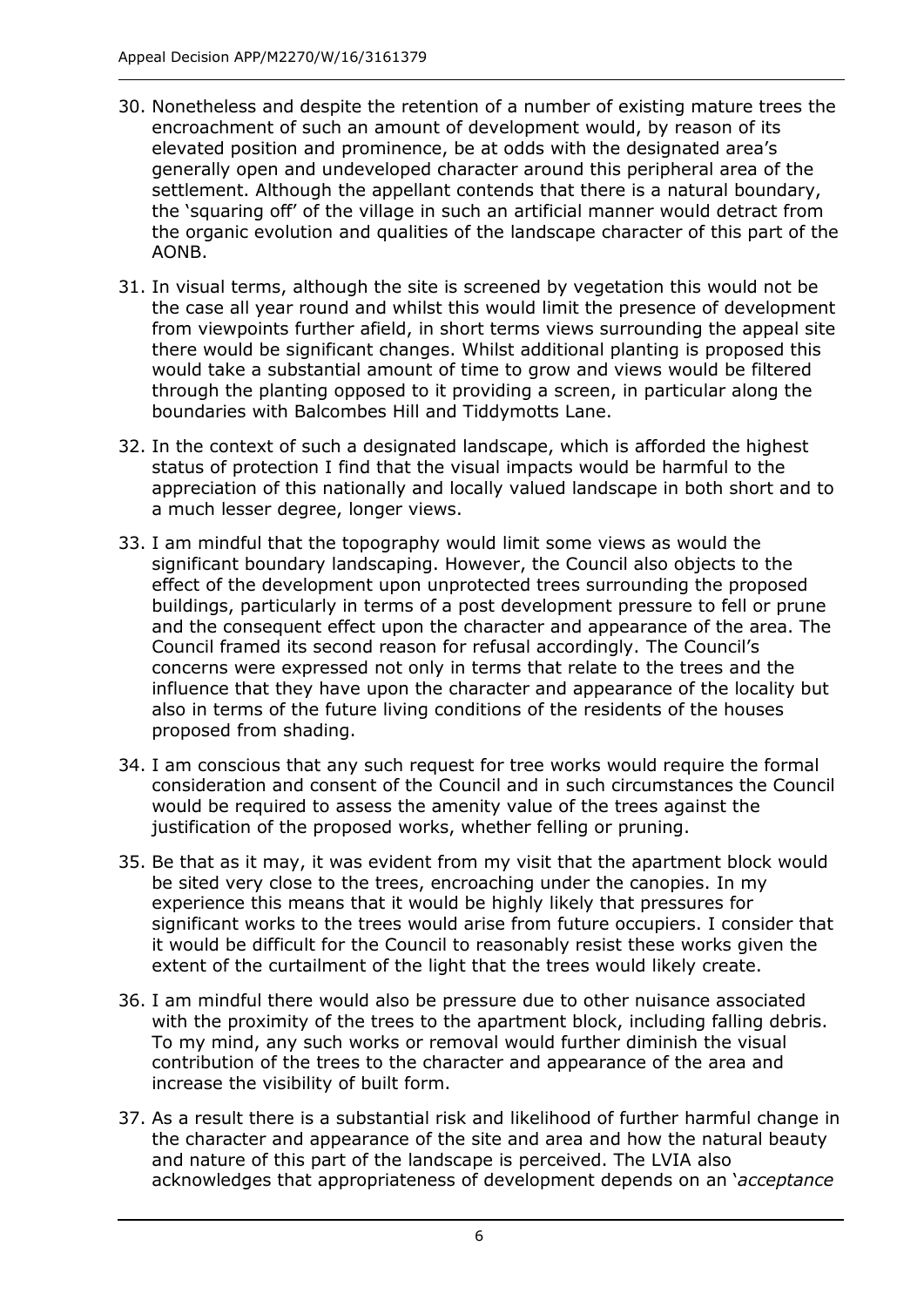*that the density, scale and pattern suit that particular part of the village'*. For reasons already given above, I have found that not to be the case and the appellant's finding that the scheme would cause '*limited harm to the setting of the High Weald AONB'* somewhat underestimates the effect.

- 38. I am mindful that some of the Council's concerns relate to the failure to satisfy the tests set out in paragraph 116 of the Framework, given that they consider the proposal is for major development within the AONB. However, the site is visually contained, is in proximity of existing development and in this context I consider a development of the scale proposed and associated infrastructure would not amount to major development in the AONB. Paragraph 116 of the Framework is not therefore engaged.
- 39. Nevertheless, the proposal would fail to conserve or enhance the natural beauty of the AONB and the harm could not be overcome by the imposition of planning conditions for additional landscaping. Accordingly, the proposal would conflict with Policies 4 and 14 of the CS, Policies EN1 and EN25 of the LP and the LCA. When read as a whole, these require the locally distinctive sense of place, character and landscape value to be conserved and enhanced, that development should have a minimal impact on landscape character, no detrimental impact on the landscape setting of settlements and would not result in the loss of related spaces or trees that are important to the character of the landscape.
- 40. Given the harm that would arise within the AONB and the 'great weight' to be attached to conserving landscape and scenic beauty in AONBs, the proposal would also conflict with Paragraph 115 of the Framework.

#### *Living conditions*

- 41. Fairmead and Laurels is a pair of substantial semi-detached dwellings located immediately to the rear of where plots 20-22 are proposed. Having viewed both properties at the site visit it was evident that they had short rear gardens within close proximity of the boundary with the appeal site and sat on higher ground. The rear boundary with the appeal site was formed by a substantial hedgerow and fencing but from the upper floor windows of both properties the rear elevations of these plots would be conspicuous.
- 42. Despite a lack of any adopted standard to inform appropriate back to back distances, the Council suggested that the distance would be 19m, whereas the appellant contends it would be slightly more at 20m. Mr Kierley also contended that Policy EN1 only refers to significant harm to the residential amenities of adjoining occupiers in terms of privacy. To my mind, the term significant should be taken in its ordinary definition of being something which is sufficiently great or important to be worthy of attention.
- 43. Given the topography of the land there would be mutual overlooking between the properties in question. The additional landscaping proposed, in combination with the retention of the hedgerow along the boundary would partially mitigate overlooking from the first floor rear facing windows of plots 20-22 into the upper floor windows of Laurels and Fairmead. However, such landscaping would take a not insubstantial amount of time to mature to have any noticeable effect and may not be desirable to occupiers of both properties if it resulted in overshadowing and loss of light to rear gardens.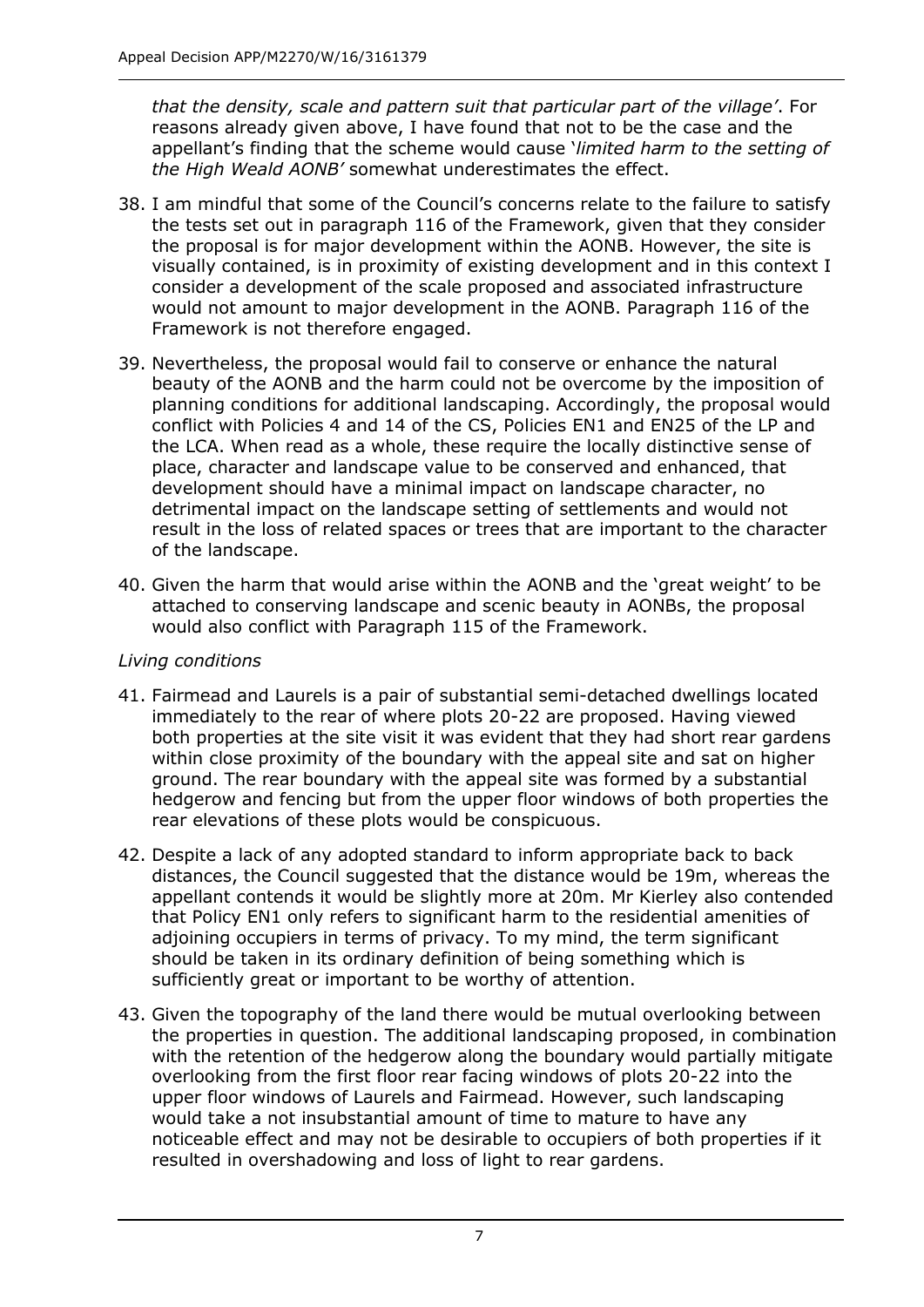- 44. The windows in the rear first floor elevation and roof space of Laurels and Fairmead would directly overlook the rear private garden areas and because of the distance between them there would also be direct overlooking into the rear facing bedroom windows of plots 20-22. This would be sufficiently great to be noticeable by future occupiers and there would be a strong perception of being overlooked. Given that the occupiers of the plots could be reasonably expected to spend a significant amount of time within the properties, the proposal would result in a loss of privacy for future occupiers of those plots and to a lesser extent the occupiers of Laurels and Fairmead.
- 45. For these reasons, the proposal would cause sufficient harm to the living conditions of existing and future occupiers in terms of privacy to be regarded as significant for development plan purposes. Accordingly, the proposal would conflict with Policy EN1 of the LP insofar as it requires a proposal to not cause significant harm to the residential amenities of adjoining occupiers in terms of privacy.

## *Use class and affordable housing*

- 46. If the Council is correct in its assertion that the proposed development would fall within the C3 Use Class (Dwelling Houses) then a substantial contribution to, or provision of, affordable housing units would be required. Both parties agreed that if this were the case there would be conflict with the development plan but if I were to find it was C2 (*Use for the provision of residential accommodation and care to people in need of care (other than a use within class C3 (dwelling houses))* then no such provision would be necessary.
- 47. The units would be occupied by persons aged over 65 years old who had been assessed as needing 1.5 hours per week care as a minimum. The appellant confirmed that it would be a requirement of the terms of occupation that occupiers had an assessment of their needs and that they would contract to pay for, and accept, the level of assessed care. Staff would be on call 24 hours a day and each unit would have an alarm system and the residents would be able to use the communal facilities in the apartment block. Although this would be restricted to a small lounge area and be of little practical use, I am mindful that the Use Classes Order does not require any communal facilities to be provided.
- 48. There are a large number of terms used to describe this type of provision including extra care housing, enhanced sheltered housing and assisted living and the Use Class in which they fall depends on the facts and circumstances of each case. I cannot imagine there would be many potential residents who were not in need of, or not anticipating being imminently in need of, at least a modicum of regular care. Moreover, reinforcement of the premises-specific culture of care and support would be effected by the terms of occupation based on minimum age and minimum take-up of care services (albeit limited in terms of hours).
- 49. Furthermore, the service charges are likely to be well beyond those that might reasonably be expected in non-institutional accommodation. The illusion of independent living would come through the physical self-containment and saleability (to qualifying occupiers) of the individual units, whereas the reality would probably be one of a tightly knit community unified by access to a dedicated enterprise of specialist care and security for the elderly.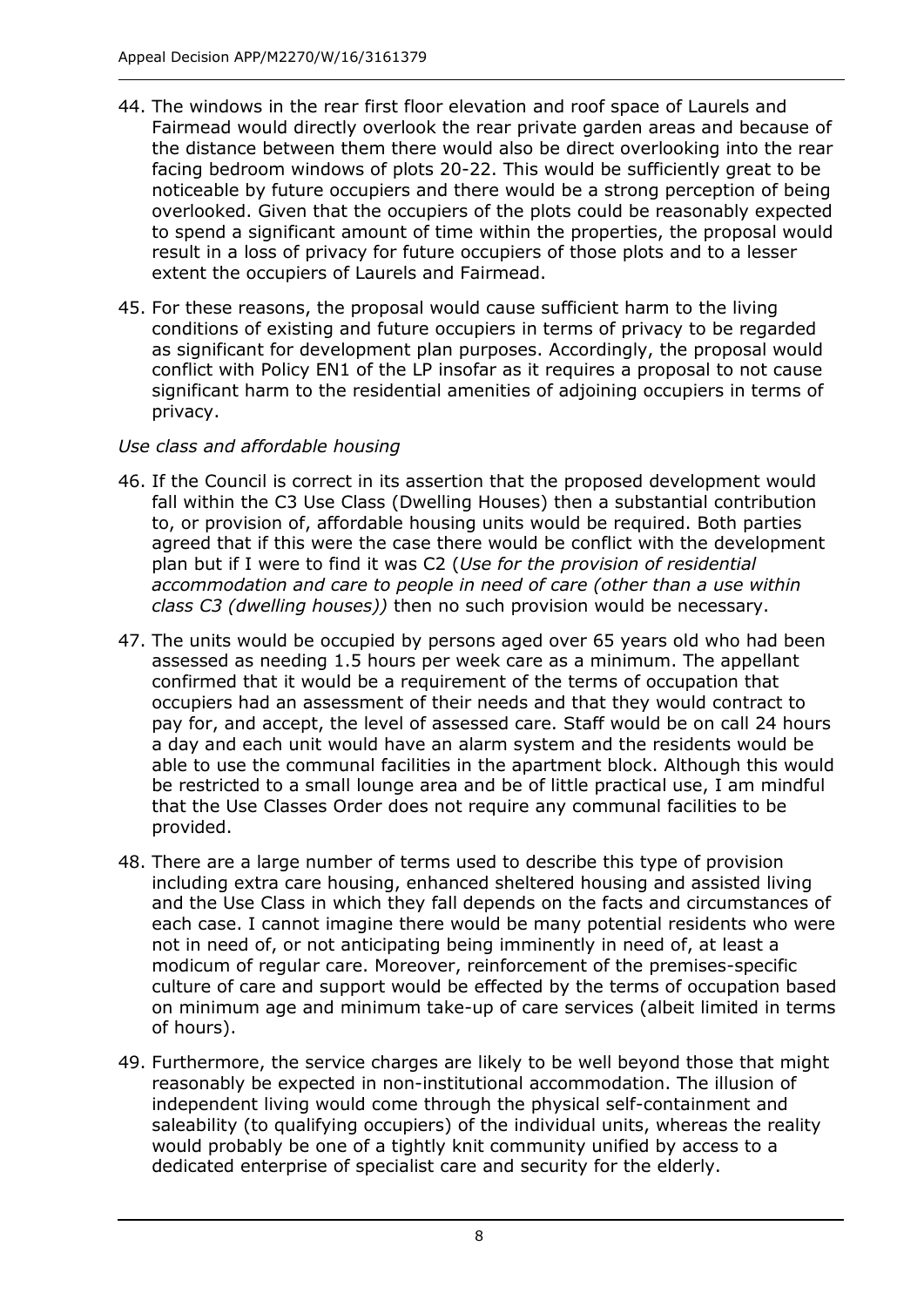- 50. I also see no reason why the location of care provision off site at Ticehurst is determinative, not least because this provides operational efficiencies whilst ensuring a dedicated responder service is available. Furthermore, in response to the Council's concerns the appellant clarified that it is his intention to recruit a local registered manager and to register the domiciliary care business with the Care Quality Commission or to identify a suitable local domiciliary care provider. The details of which could be secured by condition, as agreed by the parties.
- 51. These characteristics, when combined with the scope to secure them through the use of a planning condition (which was agreed by the parties during the course of the Hearing in light of the failure to agree the content and form a legal agreement) leads me to conclude that, on the evidence before me and in this particular case, the proposal is properly classified as within the C2 use class.
- 52. However desirable affordable housing might be as a matter of principle or, as put to me by the Council and interested persons at the Hearing, to be locally appropriate, I conclude that there is no requirement for the proposal to provide any and the lack of affordable housing in this case does not weigh against the proposal.

## *Highway safety*

- 53. Local residents made a number of representations, both in writing before the Hearing and orally at the Hearing regarding concerns over highway safety. These were generally in support of the Council's position, although they also raised the question of hazards and safety at the junction of the A262 and Balcombes Hill.
- 54. Although vehicles were parked on one side of Balcombes Hill, close to the junction with the A262, there is no evidence before me of any particular highway safety issues associated with on-street parking or visibility in the locality. From my observations, which were taken during the early evening, vehicles approaching the junction were doing so predominantly at a low speed and I did not find that those cars leaving the junction had any particular problems with visibility in either direction.
- 55. I did not find that the existing low timber retaining wall and bank impeded visibility and I observed that the necessary visibility splays could be achieved without any significant alterations to the existing timber wall or bank. Although the Council and Mrs Parker, on behalf of Kent County Council as highway authority, raised concerns regarding whether such splays could be secured, the letter from 'asblaw' dated 4 October 2016 confirms that the appellant has sufficient rights over the land where the necessary visibility splay is required, to ensure it could be implemented.
- 56. The Council did not provide any substantive evidence to the contrary and I am therefore satisfied that insofar as visibility splays are concerned there is a clear prospect that the action in question would be performed within the time limit imposed by the permission and could therefore be secured by a Grampian condition, were I minded to allow the appeal.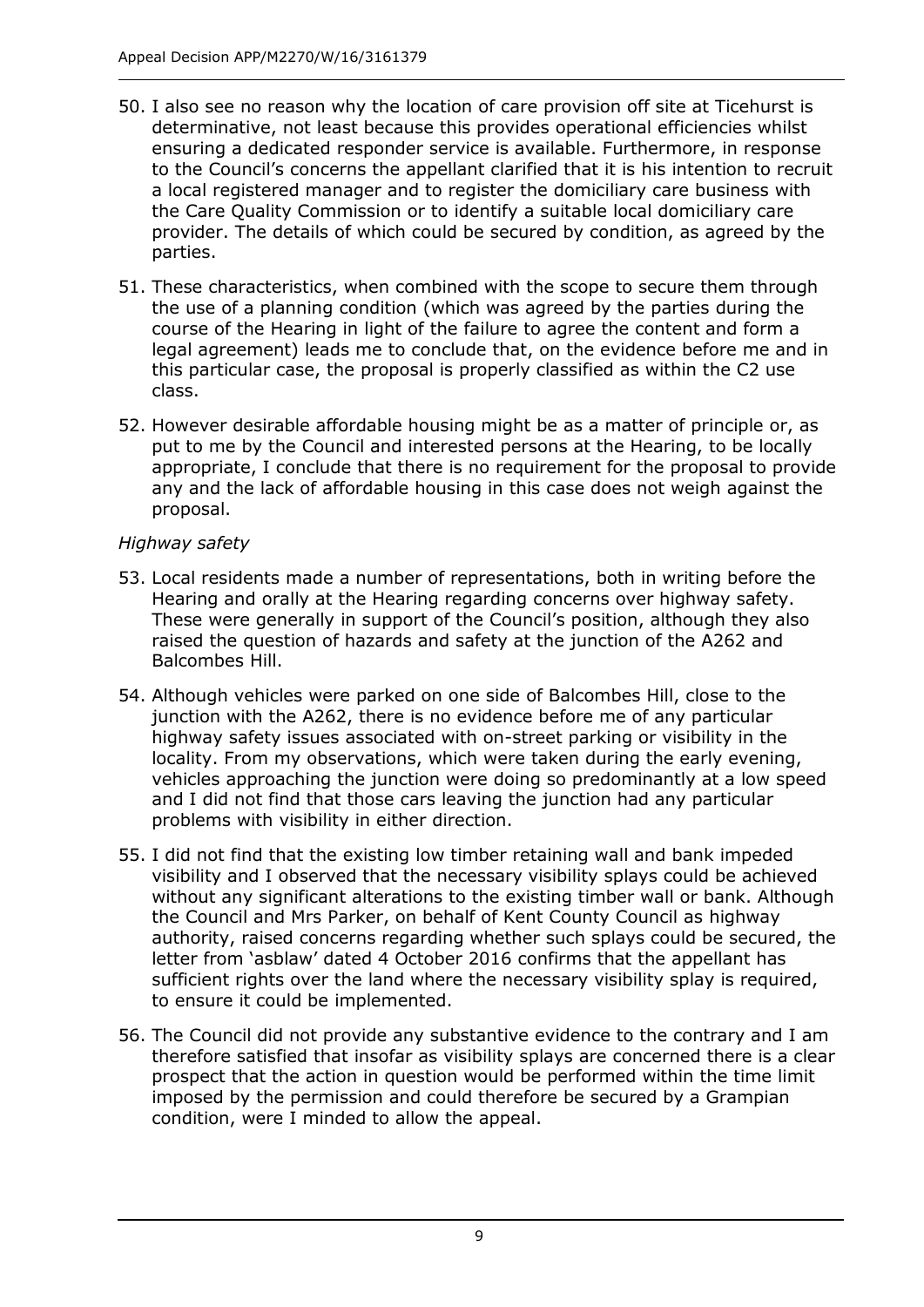- 57. Turning to access for future occupants, the footway running along the western side of Balcombes Hill was narrow and I heard from Mr Bates, a local resident, that the vegetation overhanging the footway is the subject of infrequent pruning and management. Although future occupants would be elderly that does not mean to say that they would necessarily be infirm or unable to traverse the short distance to services and facilities.
- 58. The proposal also includes provision of an extended footway to create an upgraded crossing point which would be a clear improvement to the existing situation. Future residents would have to cross the road again near to the junction with the A262 but this junction was wide and had good visibility. Furthermore, traffic speeds were low entering and exiting the junction and consequently this would not create an unacceptable safety issue for pedestrians.
- 59. Mrs Parker also confirmed that whilst not an adopted public right of way, access was possible through the GP surgery grounds to Back Lane. Whilst this may not be adopted it provides an alternative option, especially in inclement weather or during the winter months and no evidence was put to me to suggest such a route would be made unavailable in the future.
- 60. For these reasons and subject to conditions, the proposal would not cause harm to highway safety. It would not therefore conflict with Policy CP3 of the CS or Policies TP3 and TP4 of the LP which, when taken as a whole, require proposals to provide the necessary infrastructure, provide convenient and safe links to key destinations and to not harm highway safety. I find these policies consistent with the Framework and consequently, the proposal would not conflict with the Framework insofar as highway safety is concerned.

## **Other Matters**

- 61. The submitted Unilateral Undertaking ('UU') aims to secure a financial contribution towards meeting the need for additional facilities and services arising from the development. The Council has justified the sum for the Libraries contribution which would be used towards additional book stocks required because of new borrowers. I consider that the measures in the UU are necessary, related directly to the development and fairly related in scale and kind. As such they would accord with the provisions of Regulation 122 of the Community Infrastructure Levy Regulations 2010 and the tests for planning obligations set out in the Framework.
- 62. The UU however is not signed and therefore it cannot be relied upon to secure the contribution. I explained at the Hearing that if this was a matter which I required to be resolved prior to making my decision, I would write to the parties. However, as I intend to dismiss the appeal for other reasons, I have not pursued this matter further as it would not have resulted in the appeal being allowed and would have caused the appellant further unnecessary expense.

## *Planning balance and conclusion*

63. I am required to decide this appeal in accordance with the development plan, unless material considerations indicate otherwise. The starting point therefore is that the proposal would conflict with Policies 4, 5, 14 of the CS and Policies EN1, EN5, EN25 of the LP in terms of its effect on the GCA, the AONB and the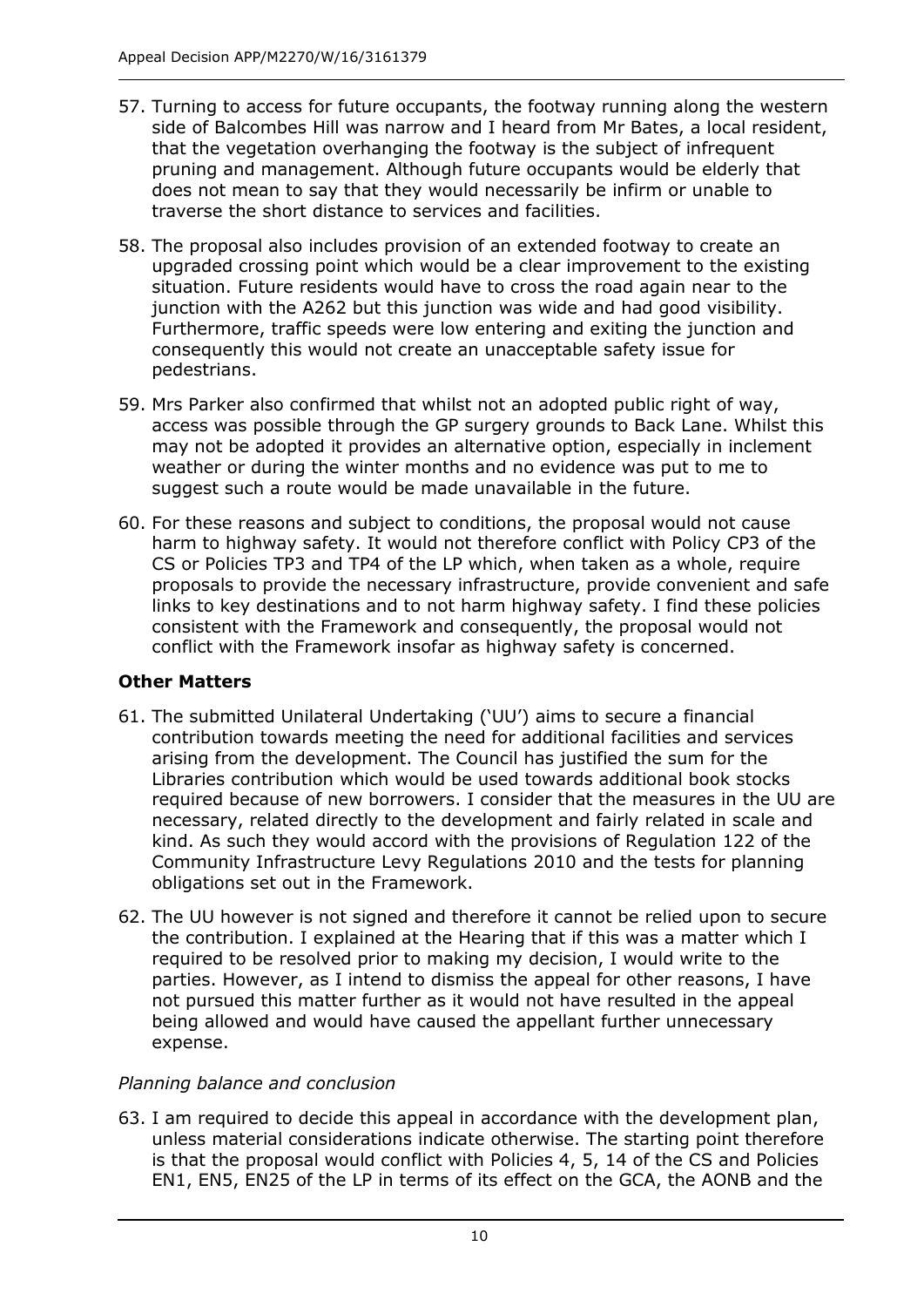living conditions of future and neighbouring occupiers. There is no dispute that these policies are consistent with the Framework. I share this view and afford them full weight.

- 64. However, there is also no dispute that the Council cannot demonstrate a five year supply of deliverable housing sites and that this was agreed as being 2.5 years supply. The Council also confirmed that the new Local Plan is at an early (Issues and Options) stage.
- 65. The Framework is a significant material consideration and because less than substantial harm has been identified to the significance of a designated heritage asset, before considering whether Paragraph 14 and the presumption in favour of sustainable development applies this harm should be weighed against the public benefits of the proposal.
- 66. The Planning Practice Guidance states that public benefits may follow from many developments and could be anything that delivers economic, social or environmental progress as described in Paragraph 7 of the Framework. Public benefits should flow from the proposed development and should be of a nature or scale to benefit the public at large and should not just be a private benefit.
- 67. The public benefits of the proposal and need for the development were helpfully set out by the appellant at the Hearing. The development would make a small but valuable contribution to the lack of supply and would bring forward housing for elderly residents with care needs. There is an increasing need for such accommodation locally and this has been acknowledged by the County Council. Given the extent of the shortfall I attach substantial weight to the proposal in terms of meeting such needs.
- 68. Construction would result in employment opportunities, and local spending, both during construction and thereafter by occupiers which would contribute to the local economy. The proposal would also result in the creation of 7.5 Full Time Equivalent jobs plus part time and associated positions such as maintenance, although an exact figure for the latter could not be confirmed. Paragraph 18 of the Framework makes it clear that the Government is committed to securing economic growth in order to create jobs and prosperity and in that context and given the scale of the proposal, these benefits weigh moderately in favour of it.
- 69. Taking everything together, the public benefits do not outweigh the considerable importance and weight that I give to the desirability of preserving or enhancing the character and appearance of the GCA.
- 70. Although in the context of a lack of a 5 year housing land supply both parties have referred me to the presumption in favour of sustainable development, in accordance with the requirements of Paragraph 14 and footnote 9 of the Framework, I have found that specific policies in the Framework indicate that development should be restricted<sup>6</sup>. As such, the presumption in favour of sustainable development does not apply.
- 71. For the reasons set out above, although there would be compliance with some aspects of the development plan, the proposal would conflict with the development plan, when read as a whole and the Framework. Material considerations do not indicate that a decision should be made other than in

-

<sup>&</sup>lt;sup>6</sup> Designated heritage assets and Area of Outstanding Natural Beauty.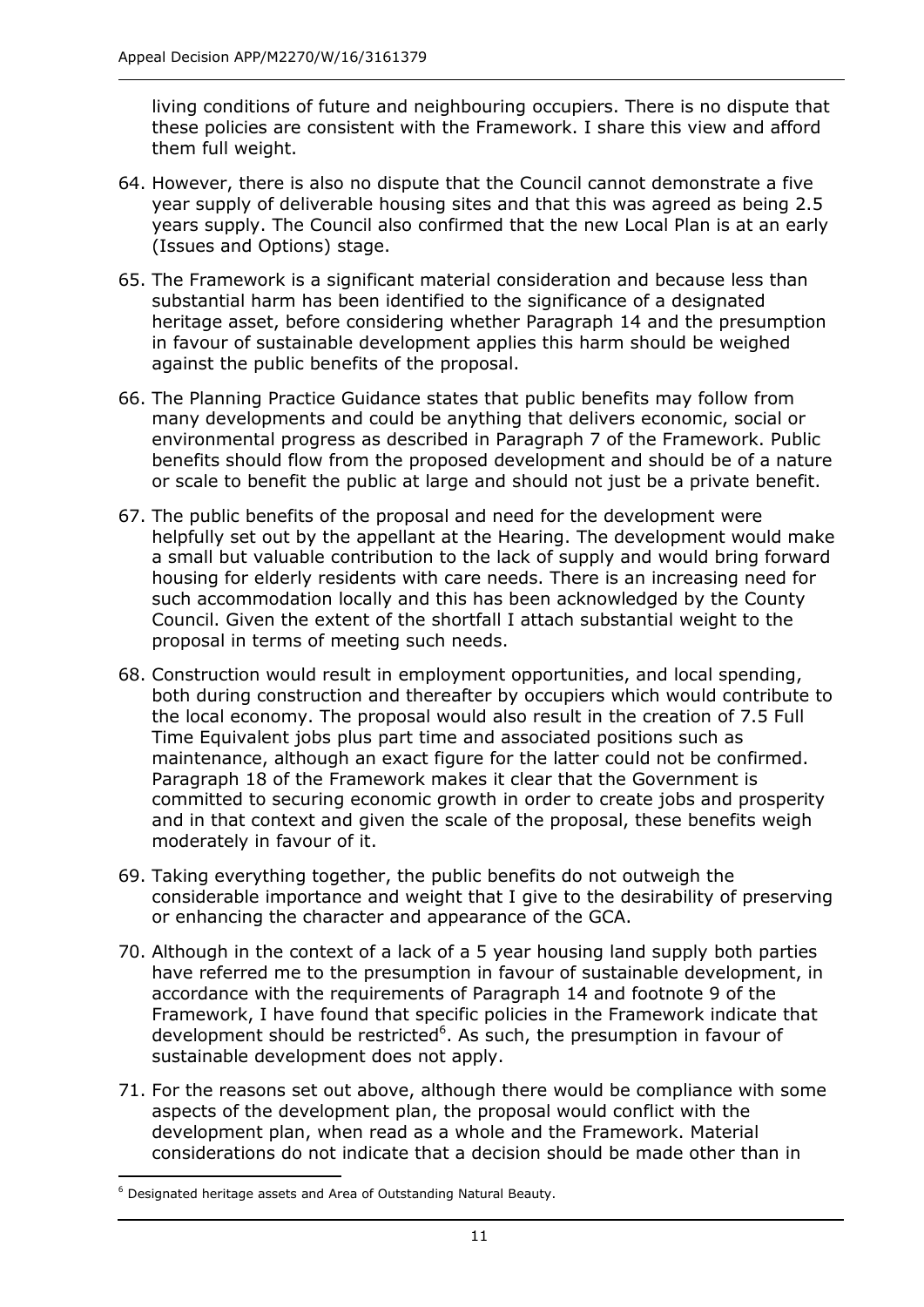accordance with the development plan and having considered all other matters raised, I therefore conclude that the appeal should be dismissed.

*Richard Aston*

INSPECTOR